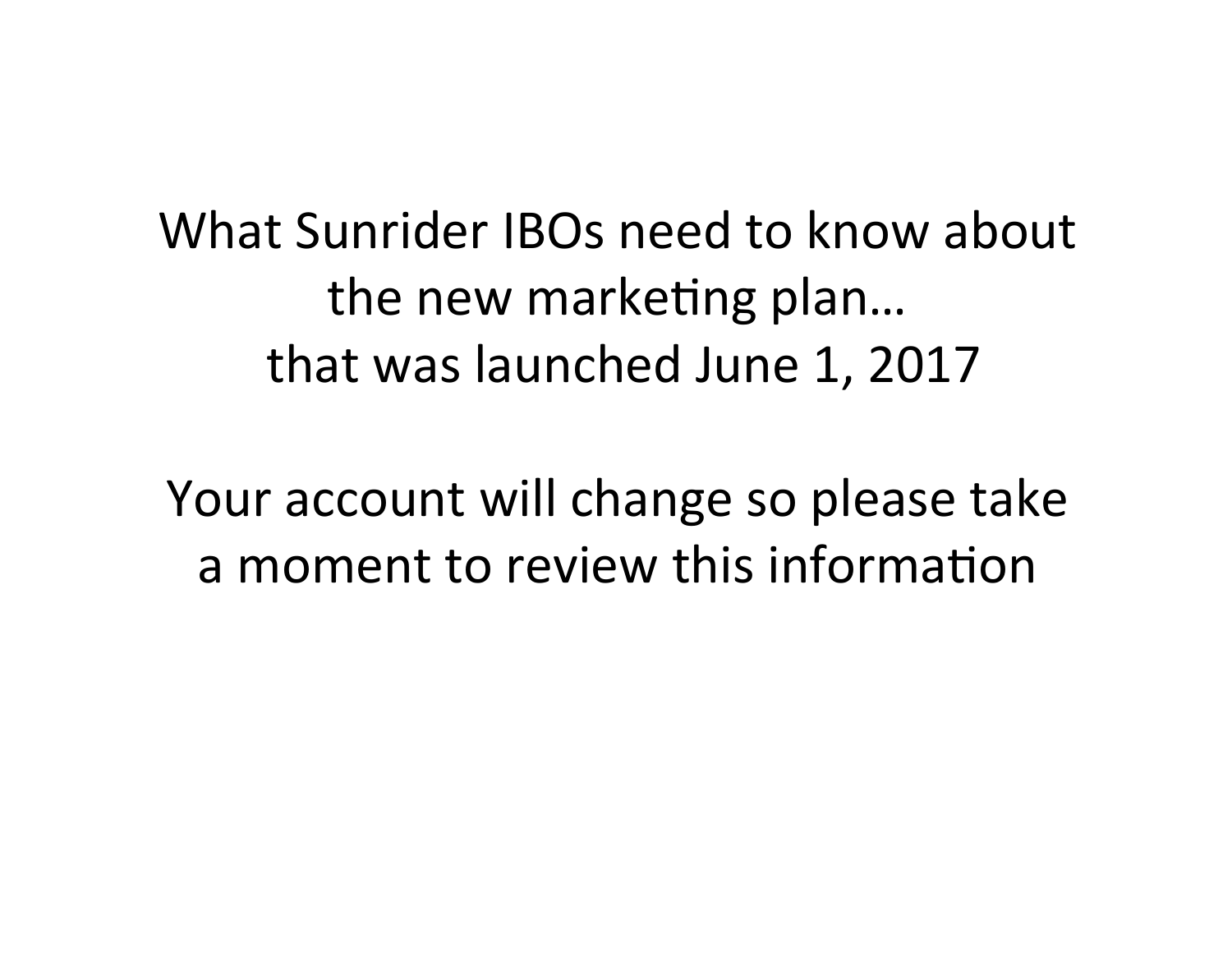As of June 1, 2017, the marketing plan was changed

There were two main reasons for this...

1) The old marketing plan was 35 years old... and even though there had been many changes over the years... the old breakaway plan was not competitive anymore and needed to be completely re-done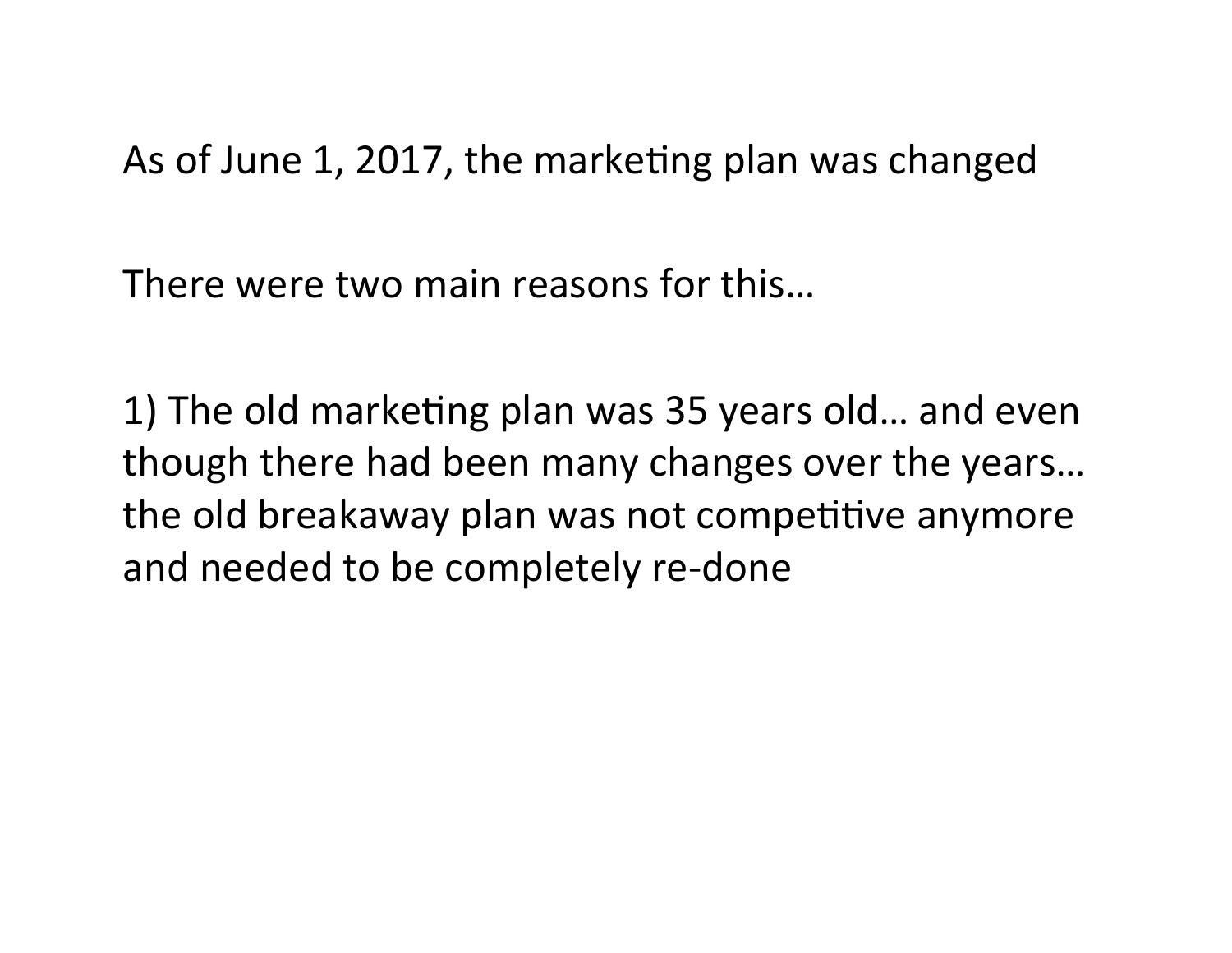2) New federal regulations- Herbalife was fined 200 million dollars a couple of years ago... which sent the whole industry into shock

Network marketing companies need a clear definition between who their customers are... and who their IBOs are 

Over 50% of IBOs... in most companies are really just customers who have a business account... to buy wholesale 

Which seems to make the government very cranky...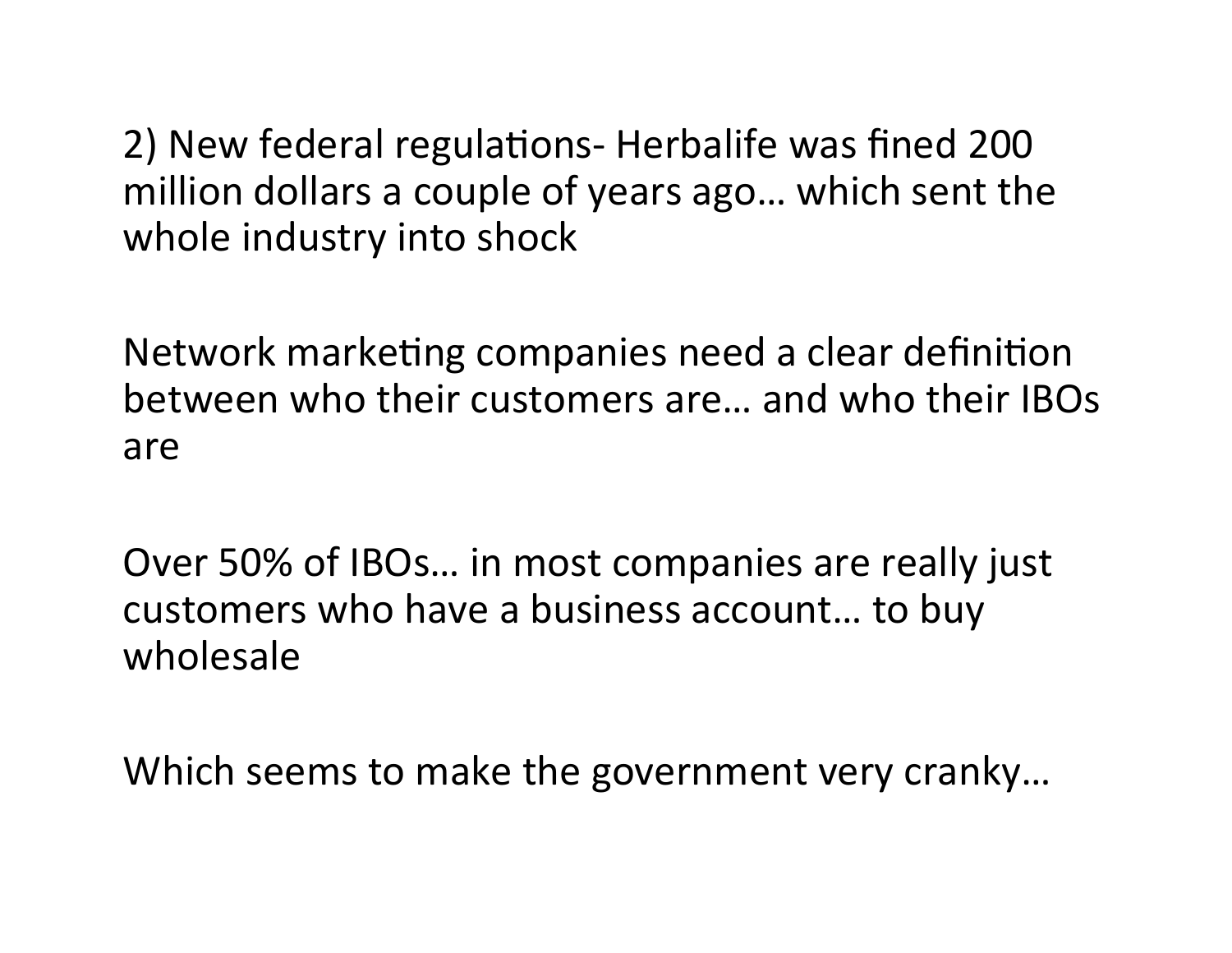At the same time the 5 children of Dr. and Mrs. Dr. Chen had joined the company and wanted to make Sunrider amazing again... in all areas

They hired people who specialize in...

- Marketing plans
- Systems
- Training Platforms

And launched Sunrider as the new Sunrider June 1 2017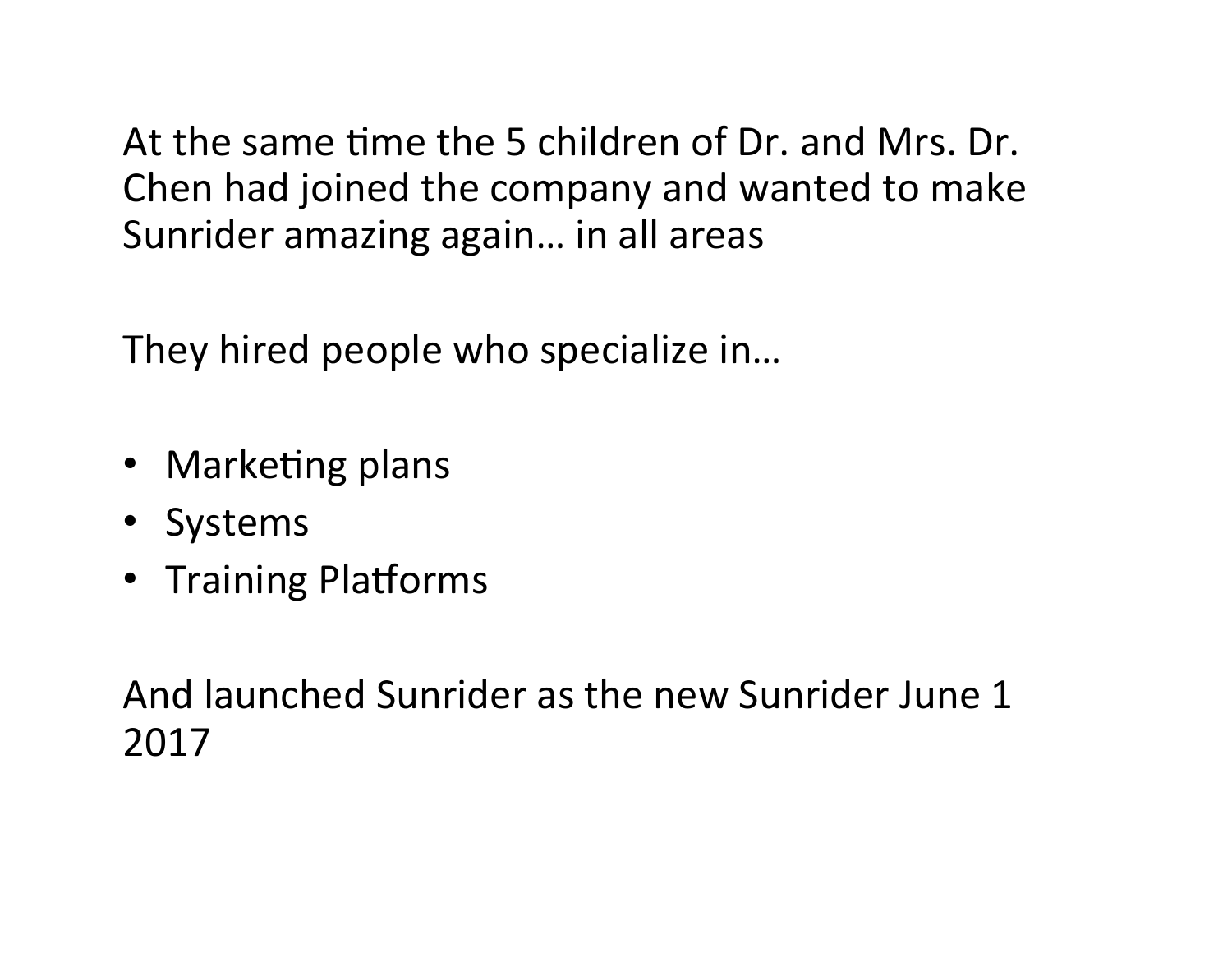Lets look at how memberships have changed... and what your options are going forward

In case you may be wondering... IBO prices stayed the same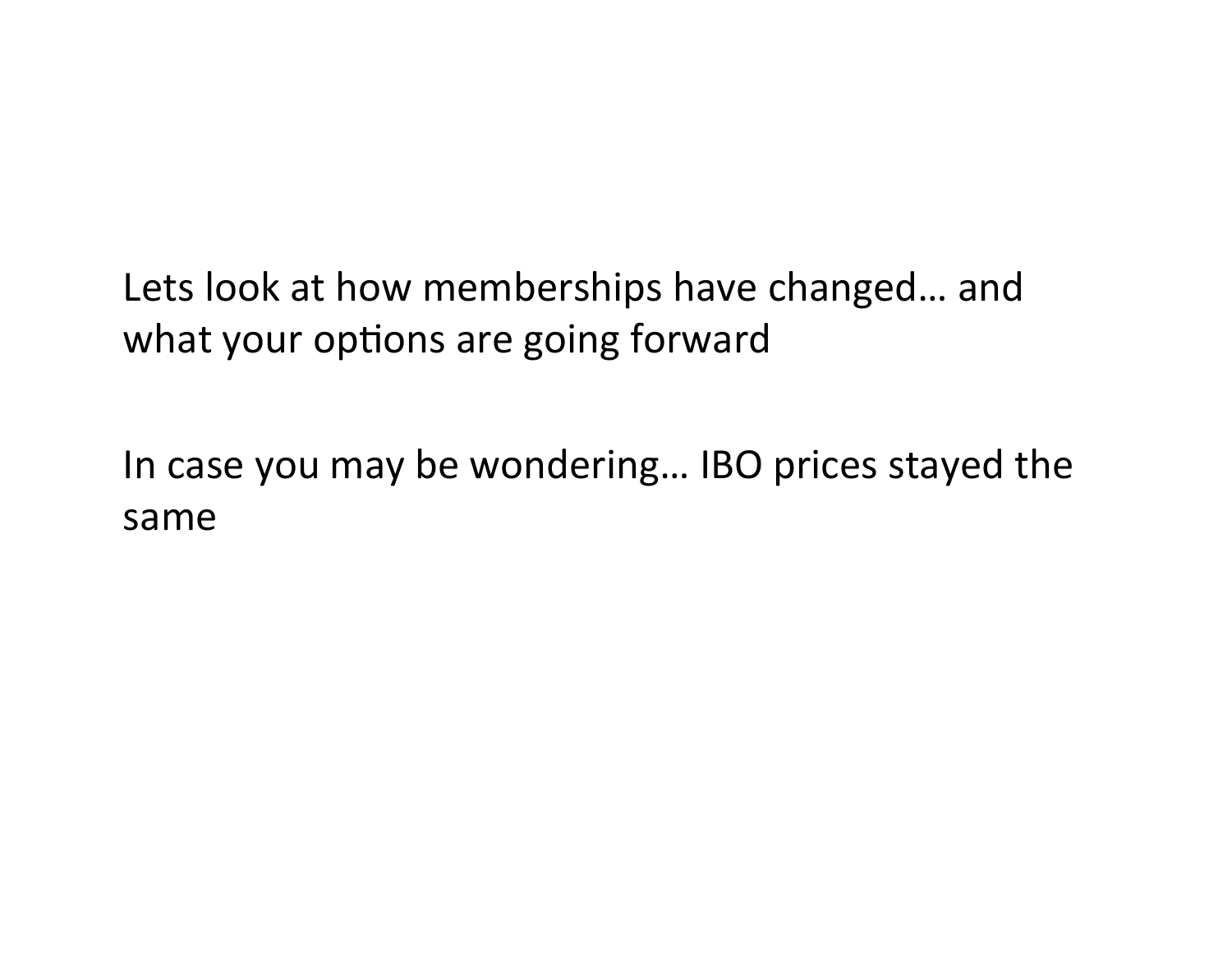The three new memberships

### 1) Customer Account

- Free
- $-$  Products are purchased at full retail... which is 10% over the wholesale price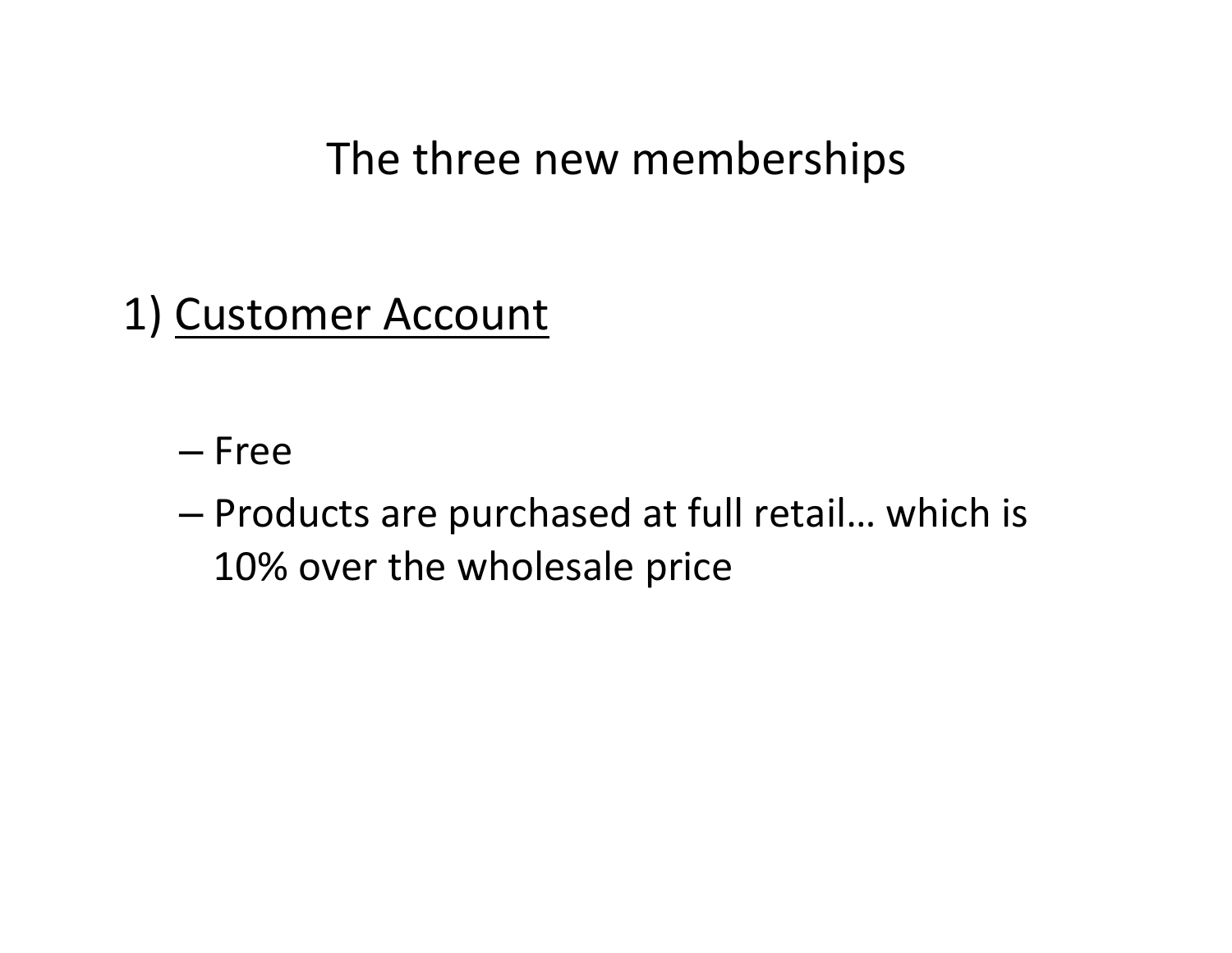## 2) Preferred Customer Account

- Cost \$39.00 CDN annual fee
- $-$  Preferred Customers pay 5% over the wholesale price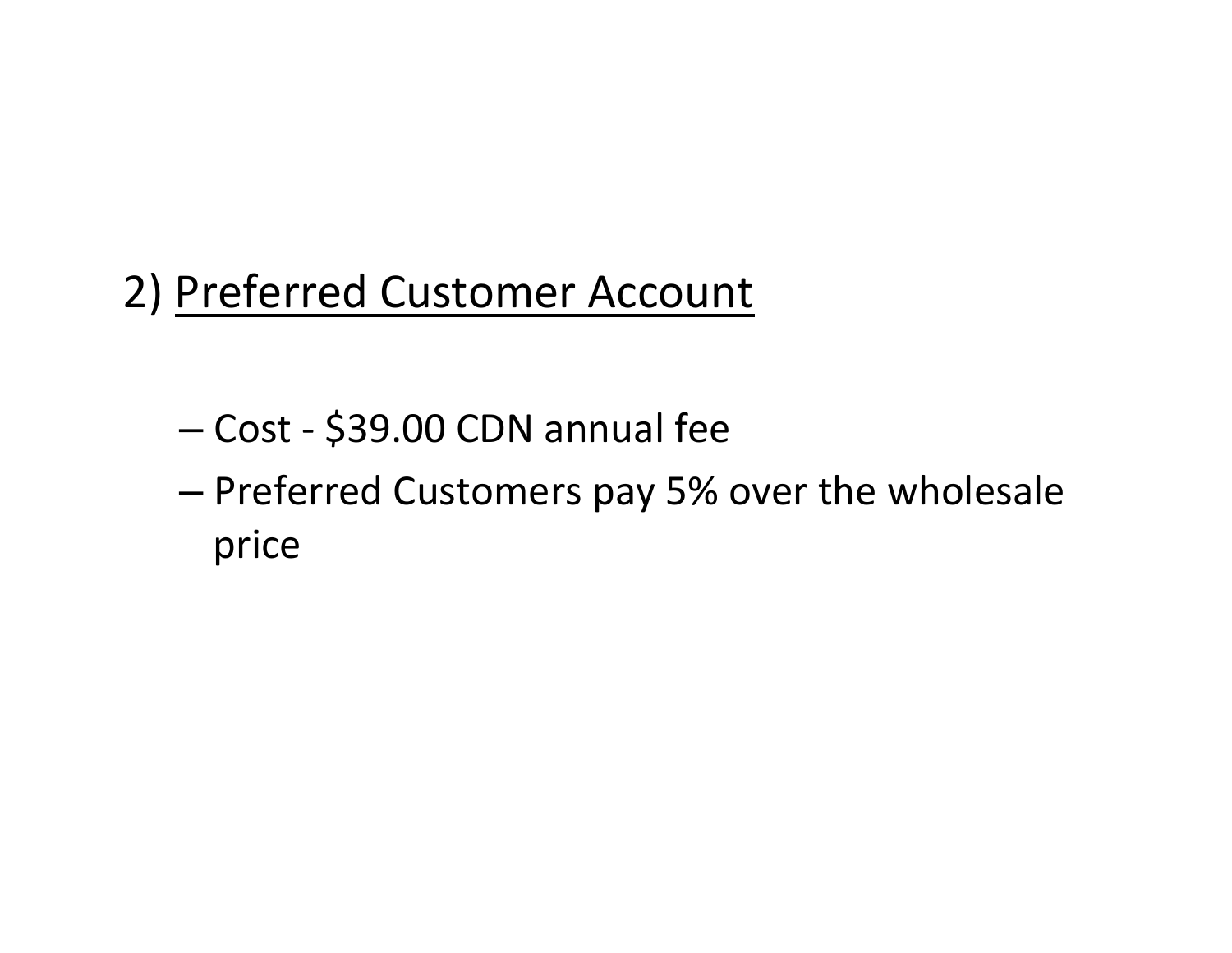### 3) Independent Business Owner

- Cost \$156 CDN or \$120 US for the Starter Pack (Only one choice)
- $-$  Annual fee of \$156 CDN or \$120 US on the anniversary date
- $-$  Products are purchased at the wholesale price
- $-$  Allows you to sponsor others and build a business
- $-$  Provides you with a personal Sunrider website
- $-$  Provides access to the Sunrider University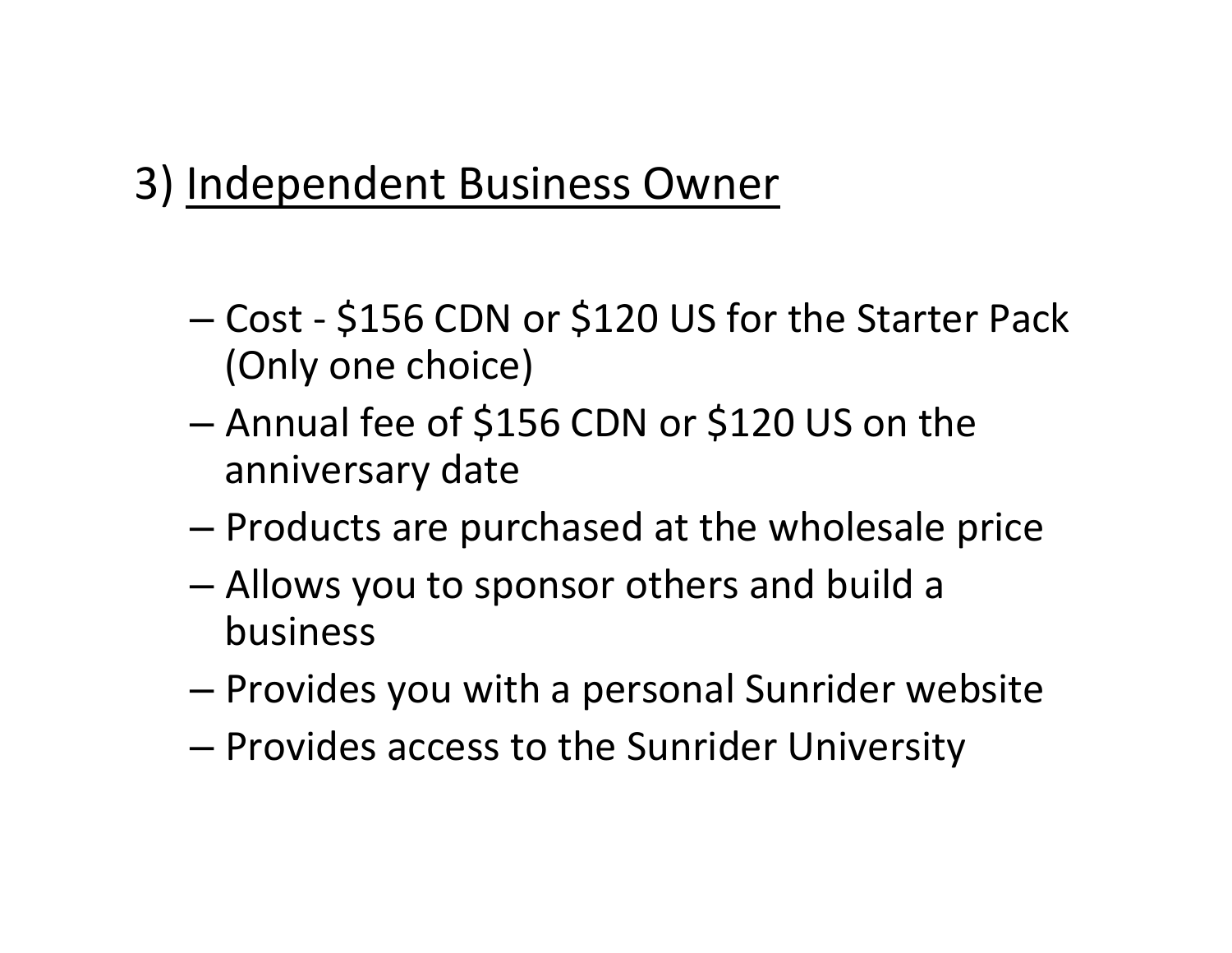- Notice the annual fee of \$156 CDN or \$120 US for IBOs
- If you were an IBO before the new marketing plan was launched... your membership renewal date will be May 31, 2018
- Read on... you have options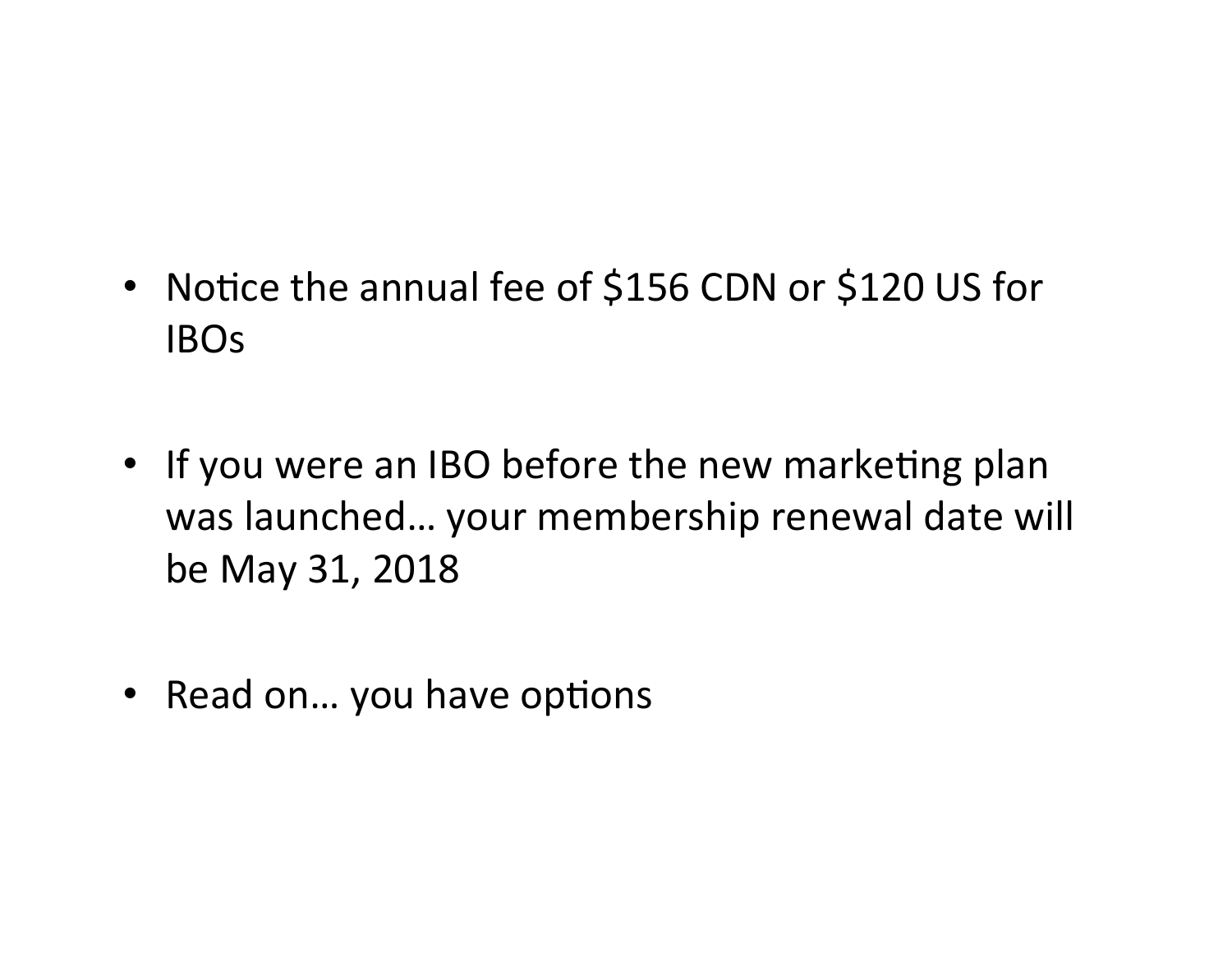### Your options

- Most IBOs from the old marketing plan were customers only... who became an IBO to purchase at the wholesale price
- If this is you... Sunrider is giving you the option to keep purchasing at the wholesale price... without paying the annual fee
- This membership is called... Grandfathered Preferred Customer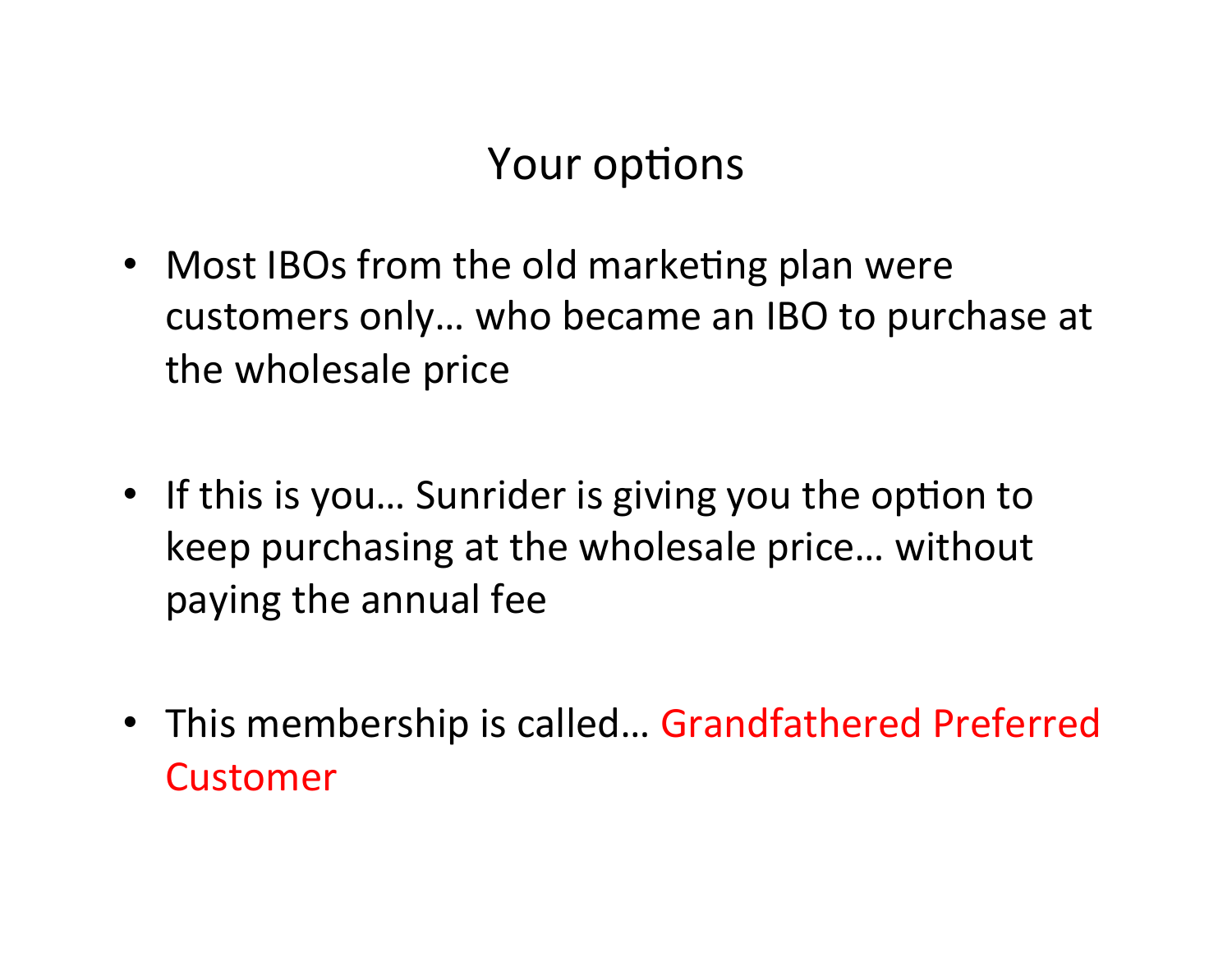# Grandfathered Preferred Customers

To become a Grandfathered Preferred Customer... you need to send an email to Sunrider and ask them to switch your account to this

To keep the next part simple... look at a price list and you will see the letters that I use on the next slide - QV, CV and Retail price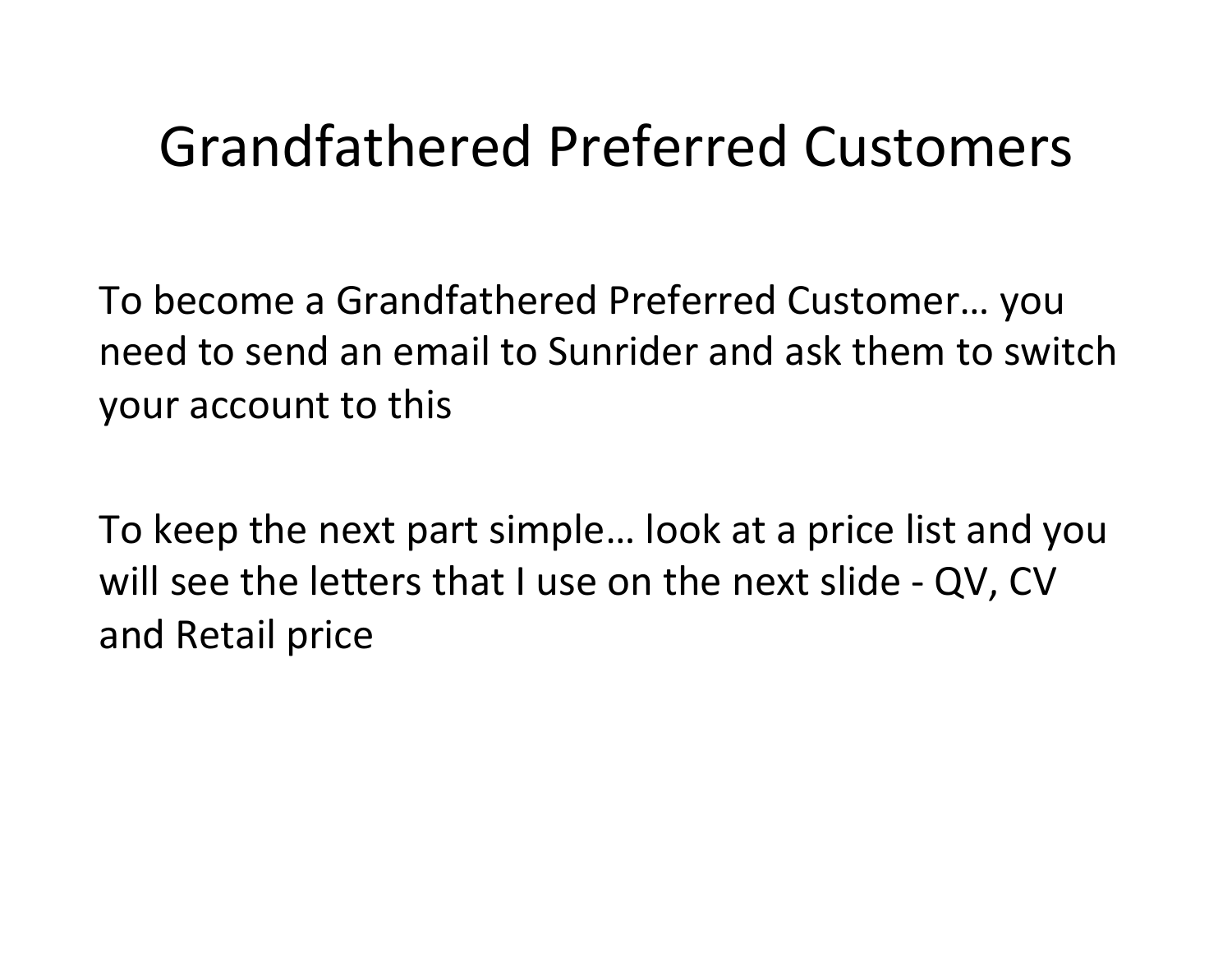Depending where you live and/or whether you are ordering online... or by phone......

You need to purchase a certain amount... every 6 **months** to keep the discount... that comes with being a Grandfathered Preferred Customer 

-\$200 QV - same as US dollars (Qualifying volume) **IBO** price in the US

-\$234 CV - same as CDN dollars (Commissionable volume) IBO price in Canada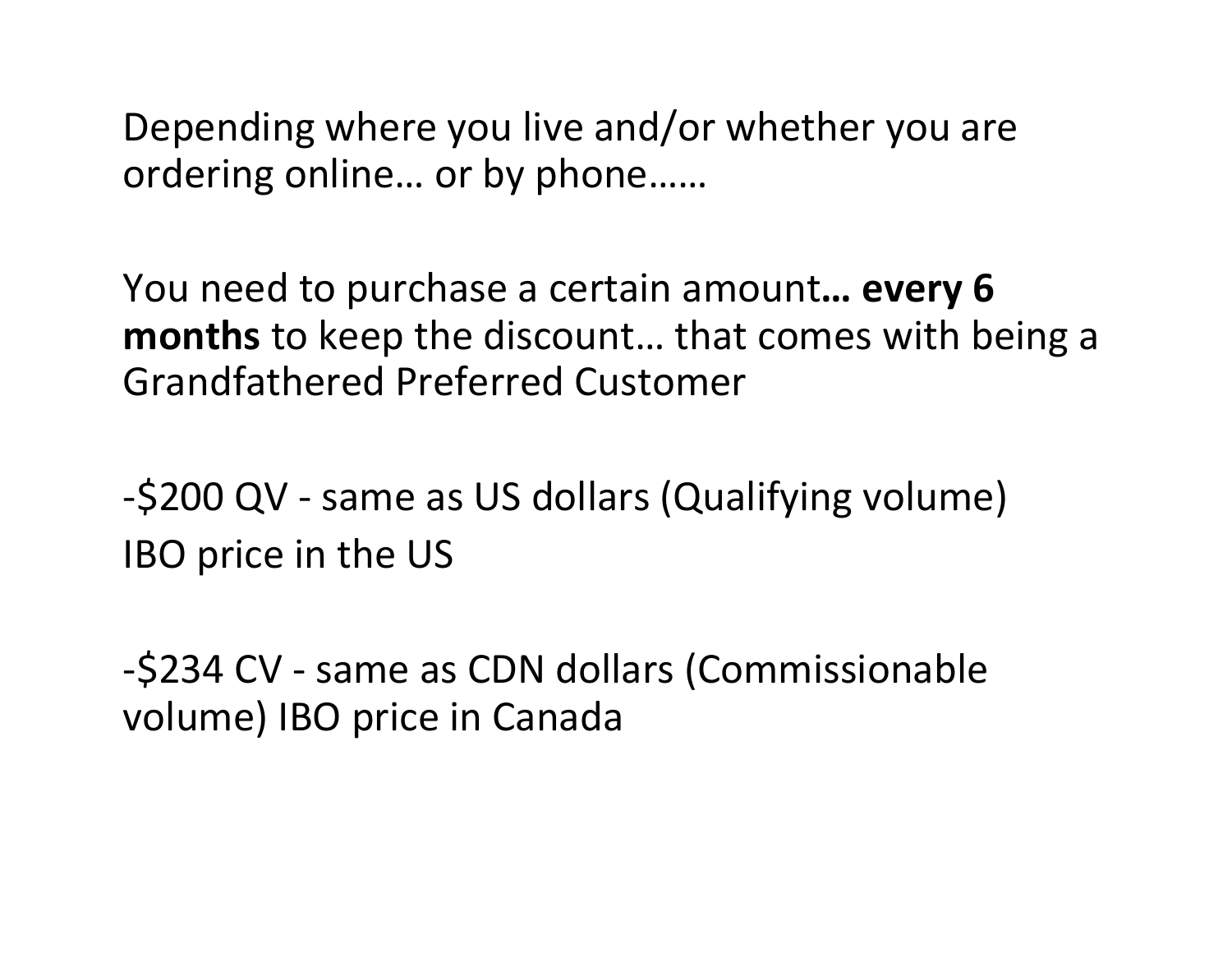-Sunrider Canada's rule says "you need to order the amount equivalent to \$260 Retail dollars"... every 6 months 

When ordering online... as a Preferred Customer you would only see the Retail Price listed...as you don't take part in commissions... so no CV or QV

From there... your price would be discounted to IBO price... which you would see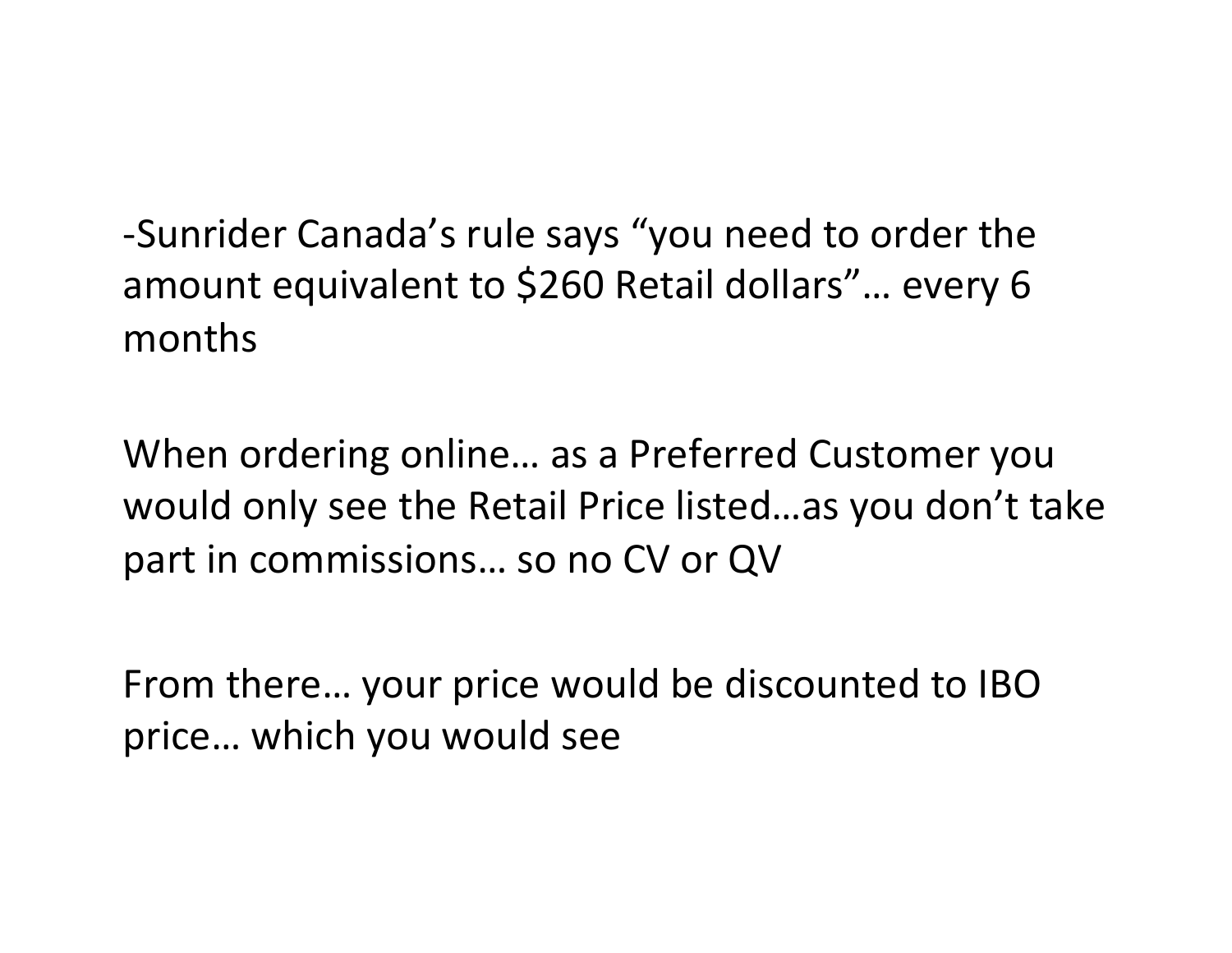So...to make sure you understand this.... If you send Sunrider a letter asking to be switched to a Grandfathered Preferred Customer 

And you order \$234 wholesale Canadian dollars.... or \$200 US wholesale dollars..... accumulative.... (meaning it doesn't have to be at one time)

And you do this every 6 months... you will remain at the wholesale price... for ever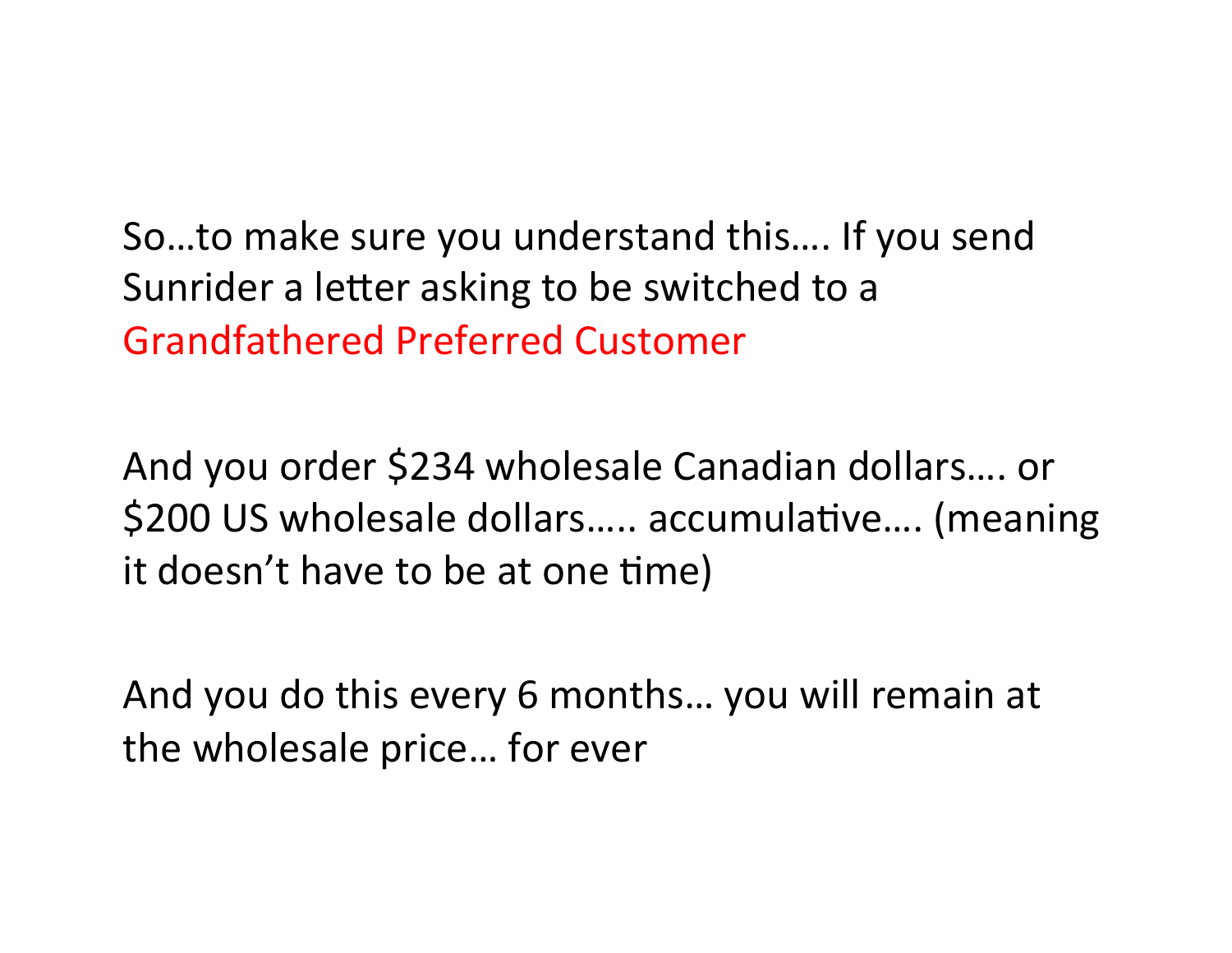### The next part will help you decide whether you should switch or not

- The following calculations are all being made in QV (Qualifying volume dollars) which is US dollars
- This is what is used to calculate commissions
- To keep it simple... Canadian dollar prices are about 20% more than QV... on average
- In the US... QV is the US price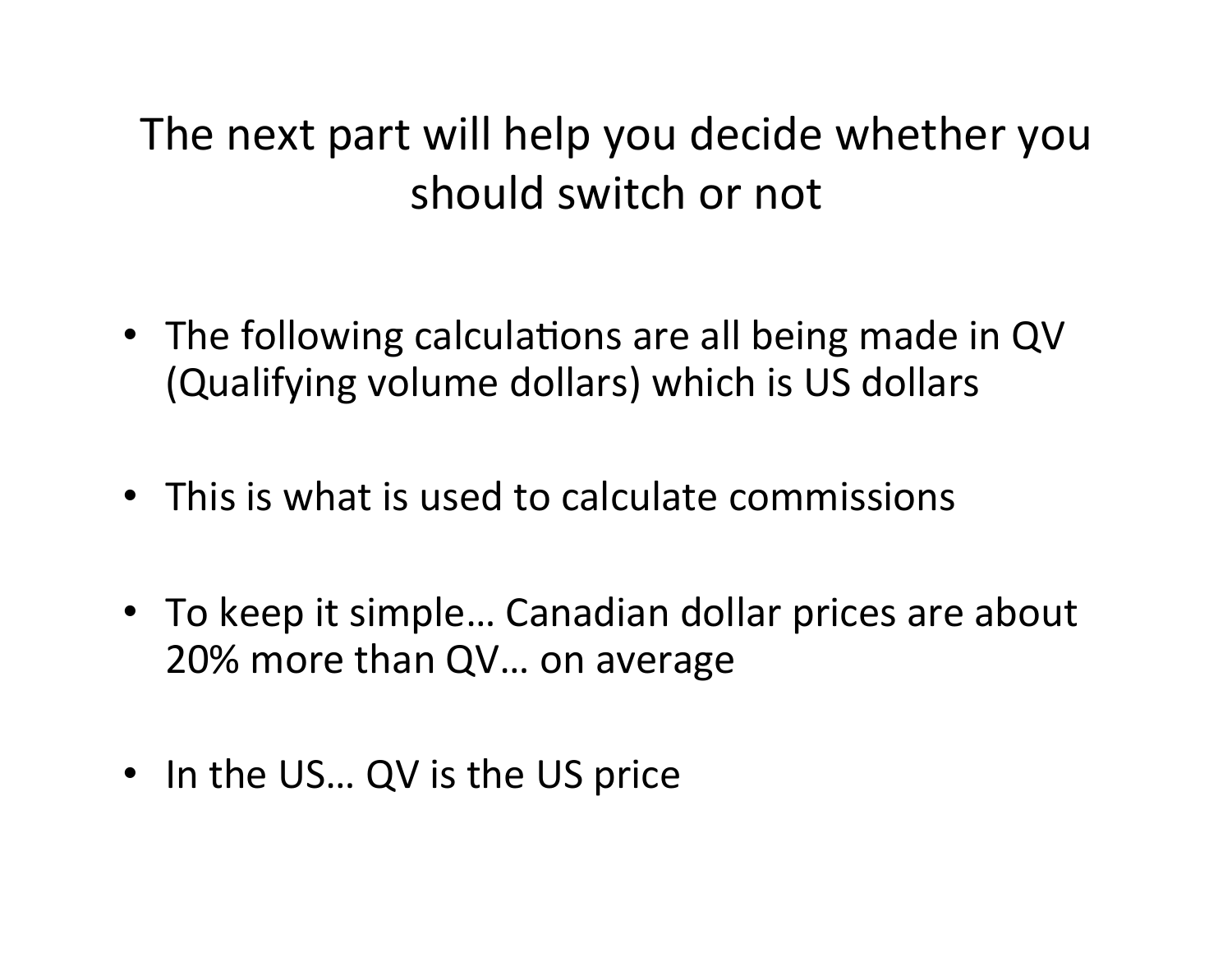# Things to know before you switch

1) Obviously if you want to build a business... or keep the people you may have sponsored.... you would remain as an IBO 

Only IBOs can sponsor others and earn income in anyway

2) If you like to order from different countries... you need to remain an IBO

An example would be... a Canadian traveling to the US in the winter and likes to order from the US office

Only IBOs can order from other countries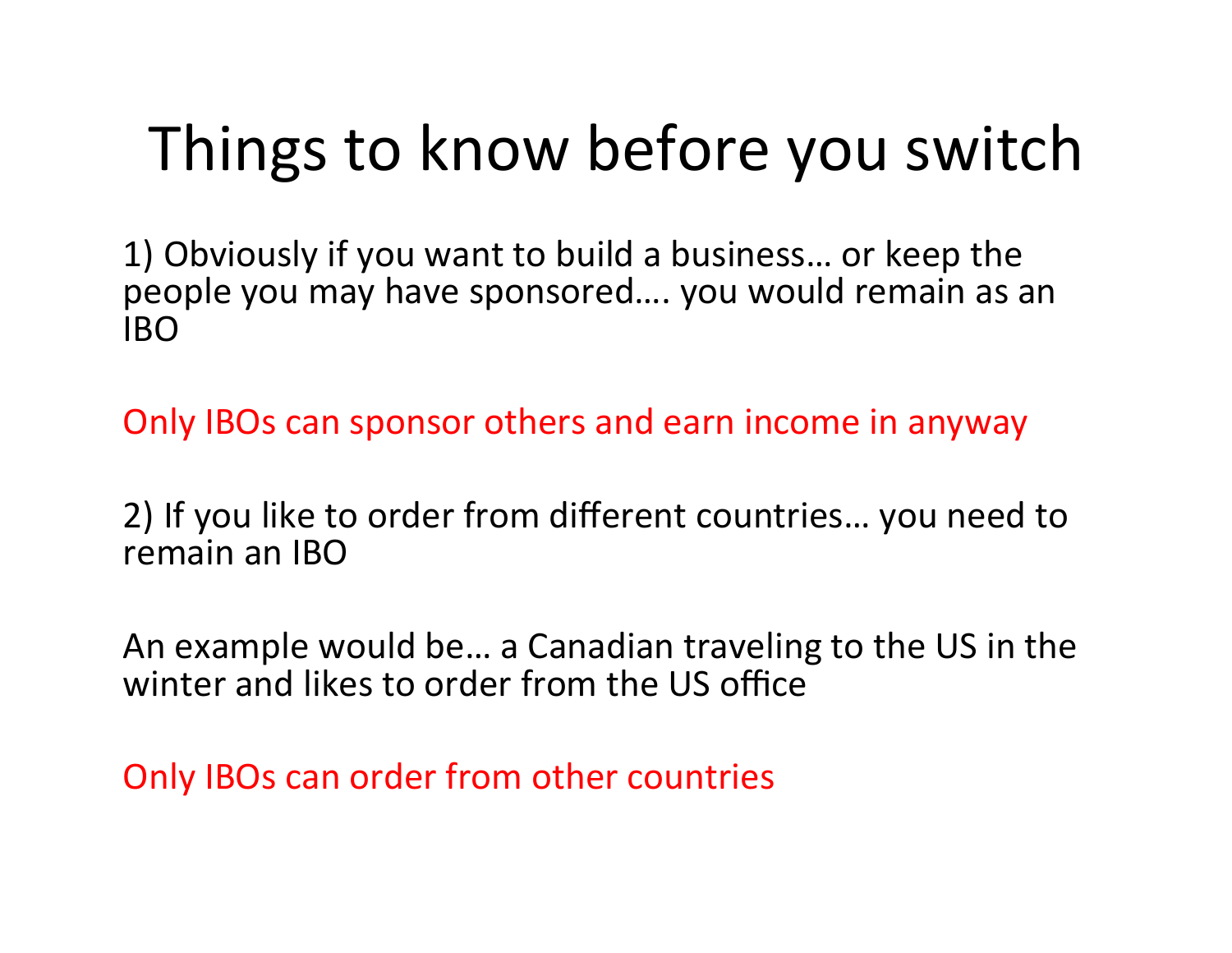3) What if you order a significant amount of Sunrider products... and/or have sponsored 1-2 people who order also...?

This is the way the math works...

- If you make orders of 500 QV or larger...
- or if you have sponsored IBOs and Customers and your combined monthly volume is over 500 QV...
- you would earn a 5% rebate... or more...
- 500 QV x 5% =  $$25.00$  commission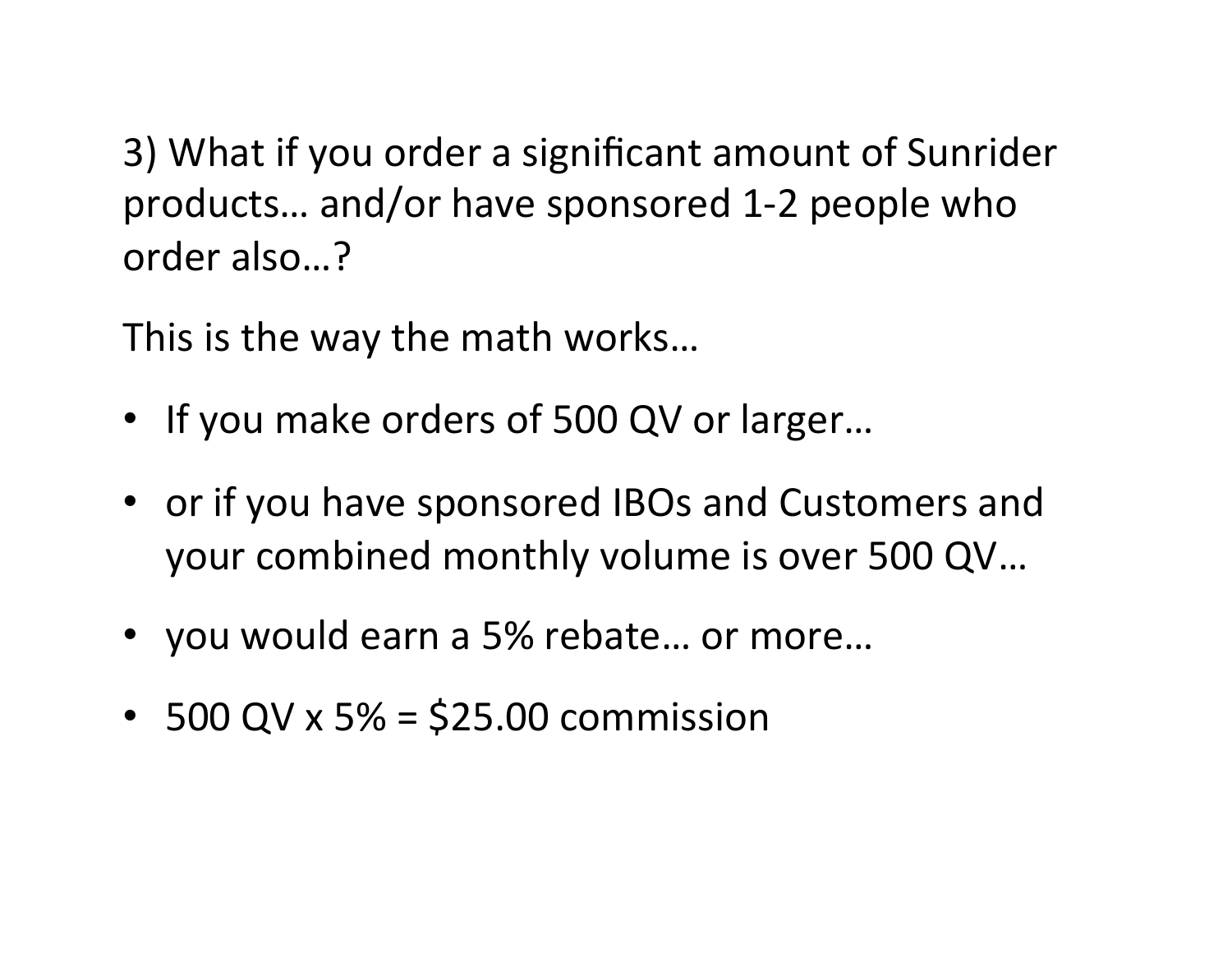- If your yearly volume totals 3000 QV or more... this is the way the math works...
- 3000 QV X 5% = \$150
- This is about the break even point... as your yearly IBO fee is  $$156$
- If your yearly volume is more than 3000 QV... your commission will be higher
- So you would keep your IBO account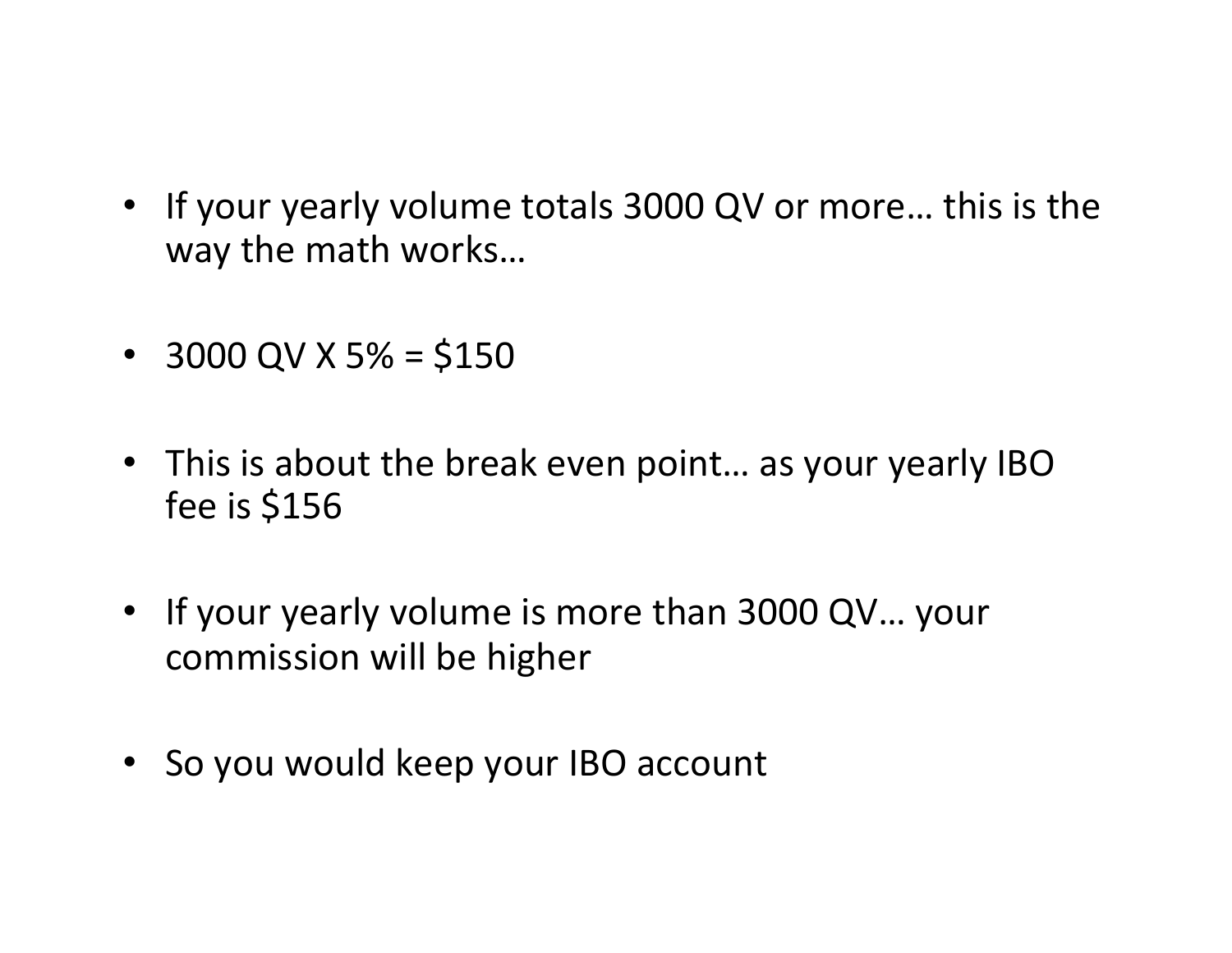As before... IBOs are required to make a personal order... any month... in which they wish to be paid on their business activities

That amount is 200 QV or US dollars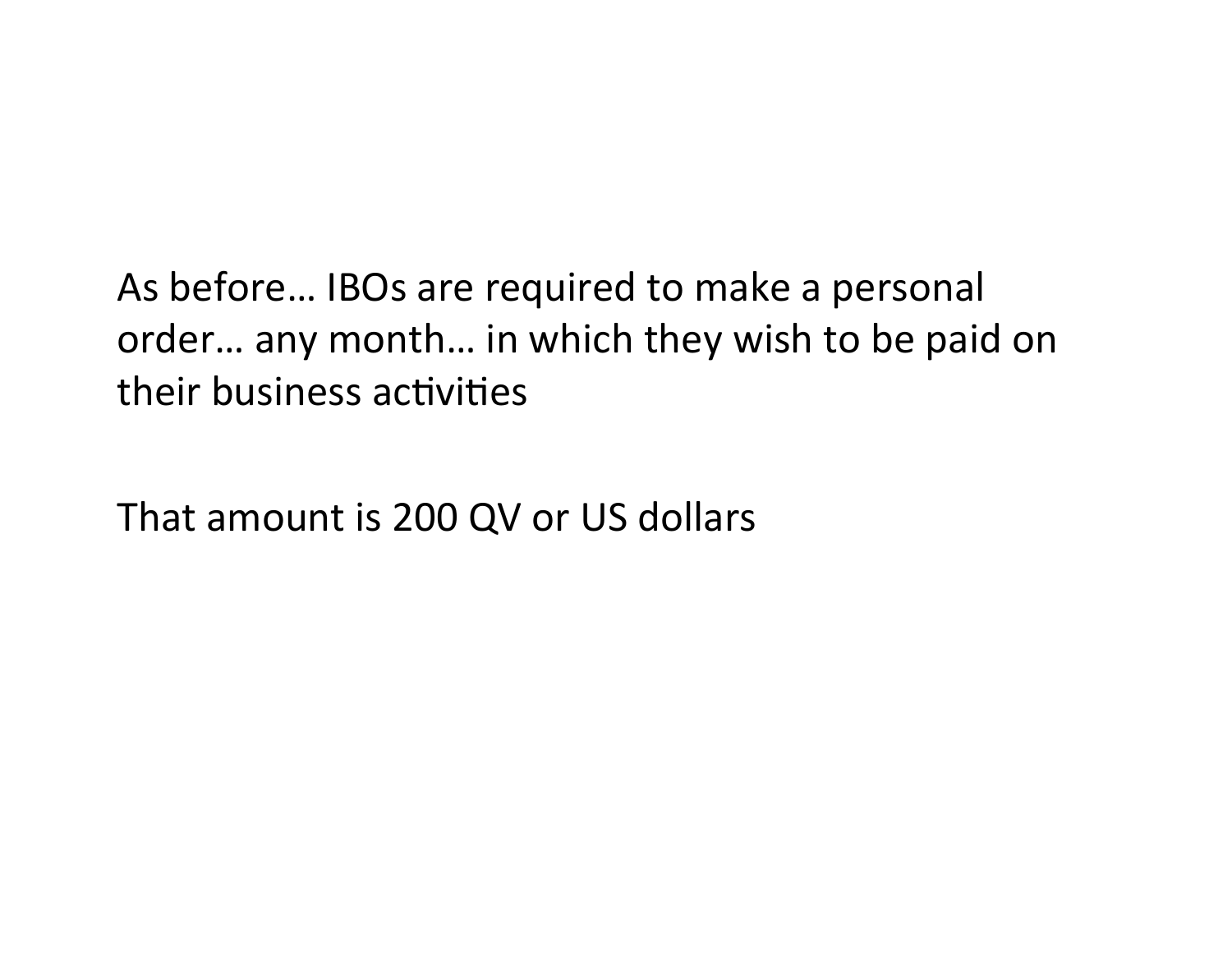### When does the change have to be made?

- If you were an IBO before June 1, 2017, your IBO account will be up for renewal by May 31, 2018
- If you leave it... Sunrider will contact you at that time... for the renewal fees in order to keep your IBO account active
- Or if you wish... will convert you to Grandfathered Preferred Customer
- If you already know for sure... that you want to convert to Grandfathered Preferred Customer.. I suggest doing it now to help Sunrider meet their requirements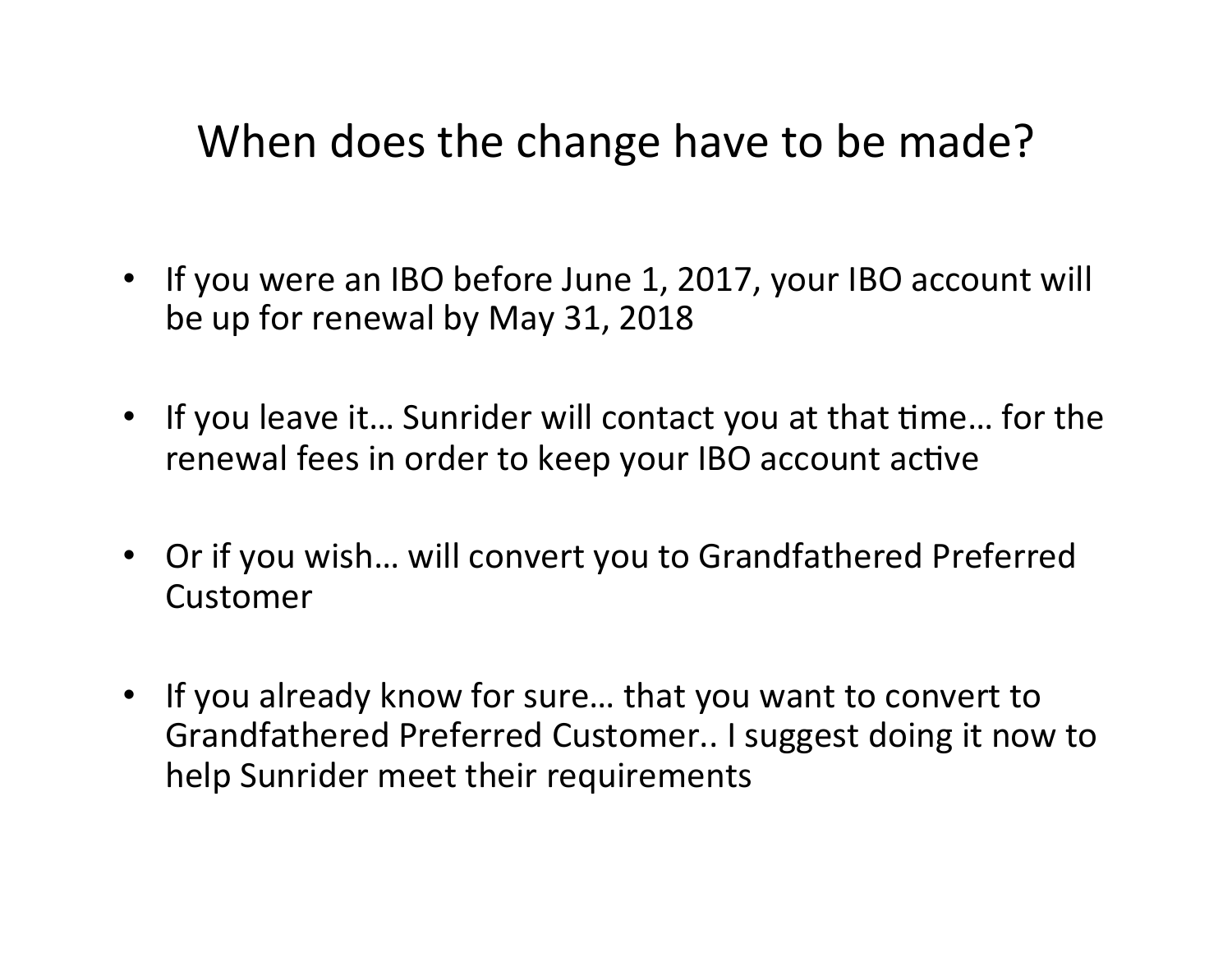If you decide to change your account to Grandfathered Preferred Customer 

- The email address for Canada... is infocanada@sunrider.ca
- For the US... the email address is info@sunrider.com
- Make sure you put your name and ID number on any correspondence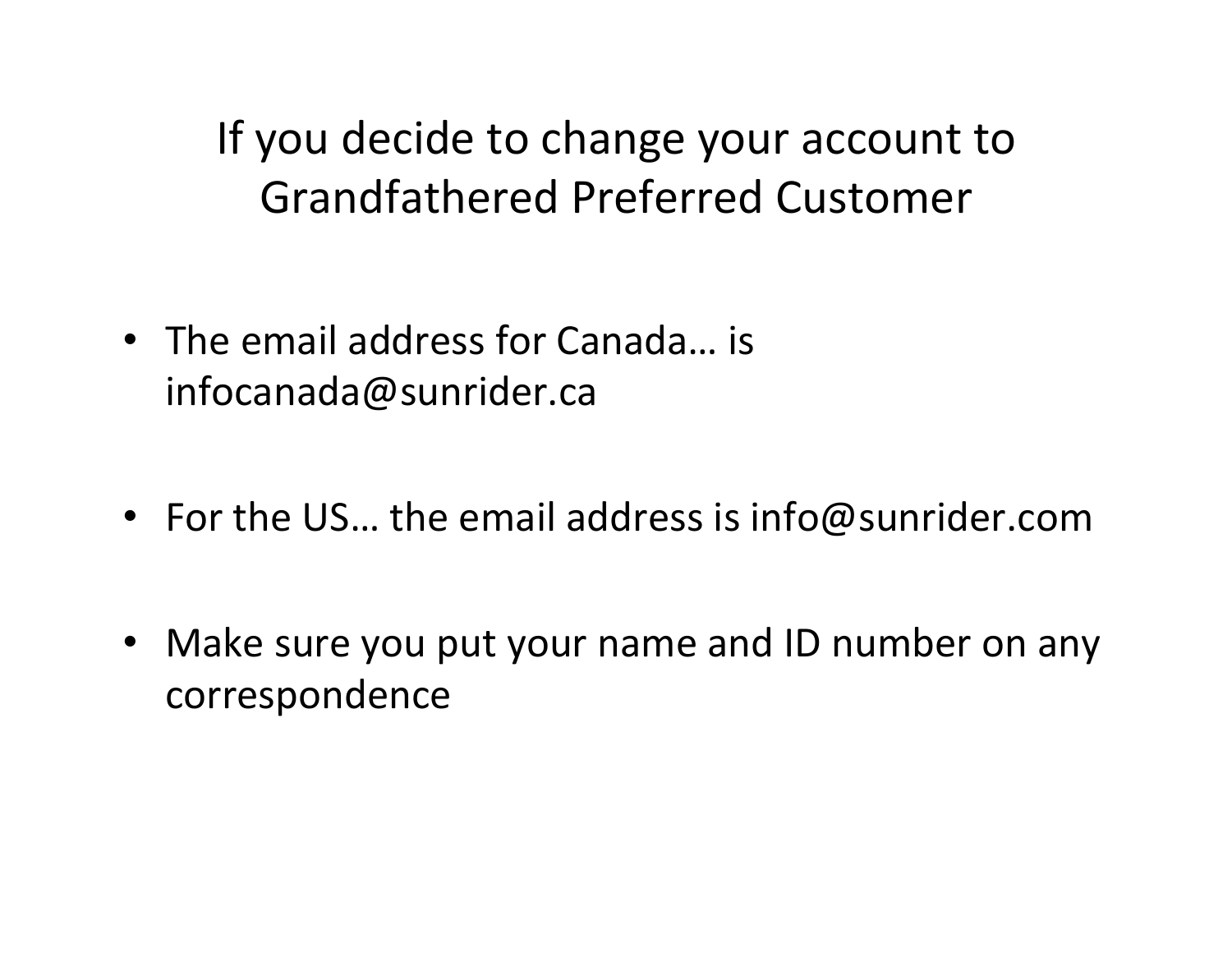There are so many exciting things happening in Sunrider

- The new global marketing plan offers so many great features and is clearly cutting edge
- New products
- New systems
- New training
- New Community